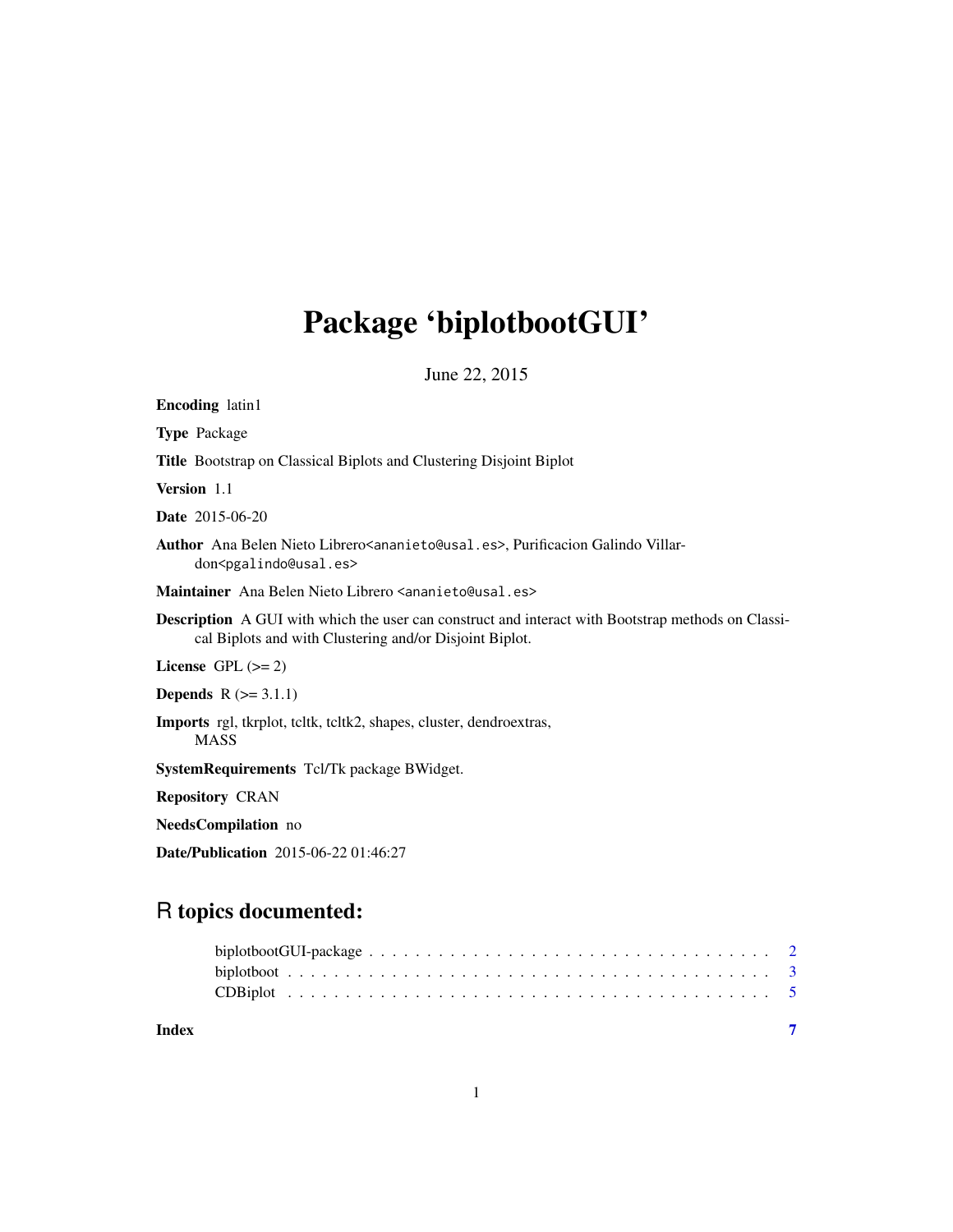<span id="page-1-0"></span>biplotbootGUI-package *biplotbootGUI: Bootstrap on Classical Biplots and Clustering Disjoint Biplot*

#### Description

The biplotbootGUI package is a graphical user interface to construct and interact with Classical Biplots and, combined with Bootstrap methods, provides confidence intervals based on percentiles, t-bootstrap and BCa to measure the accuracy of the estimators of the parameters given by them.

#### Details

| Package: | biplotbootGUI |
|----------|---------------|
| Type:    | Package       |
| Version: | 11            |
| Date:    | 2015-06-20    |
| License: | $GPI \geq 2$  |

#### Author(s)

Ana Belen Nieto Librero <ananieto@usal.es>, Purificacion Galindo Villardon <pgalindo@usal.es> Maintainer: Ana Belen Nieto Librero <ananieto@usal.es>

#### References

- Gabriel, K. R. (1971). The Biplot graphic display of matrices with applications to principal components analysis. Biometrika, 58(3), 453-467.
- Galindo, M. P. (1986). Una alternativa de representacion simultanea: HJ-Biplot. Questiio, 10(1), 13-23.
- Efron, B. (1979). Bootstrap methods: Another look at the jackknife. Annals of Statistics, 7, 1-26.
- Efron, B. (1987). Better bootstrap confidence intervals. Journal of the American Statistical Association, 82, 171-185.
- Efron, B., & Tibshirani, R. J. (1993). An introduction into the bootstrap. New York: Chapman and Hall.
- Nieto, A. B., & Galindo, M. P., & Leiva, V., & Vicente-Galindo, P. (2014). A methodology for biplots based on bootstrapping with R. Revista Colombiana de Estadistica, 37(2), 367-397.

#### Examples

data(iris) biplotboot(iris[,-5])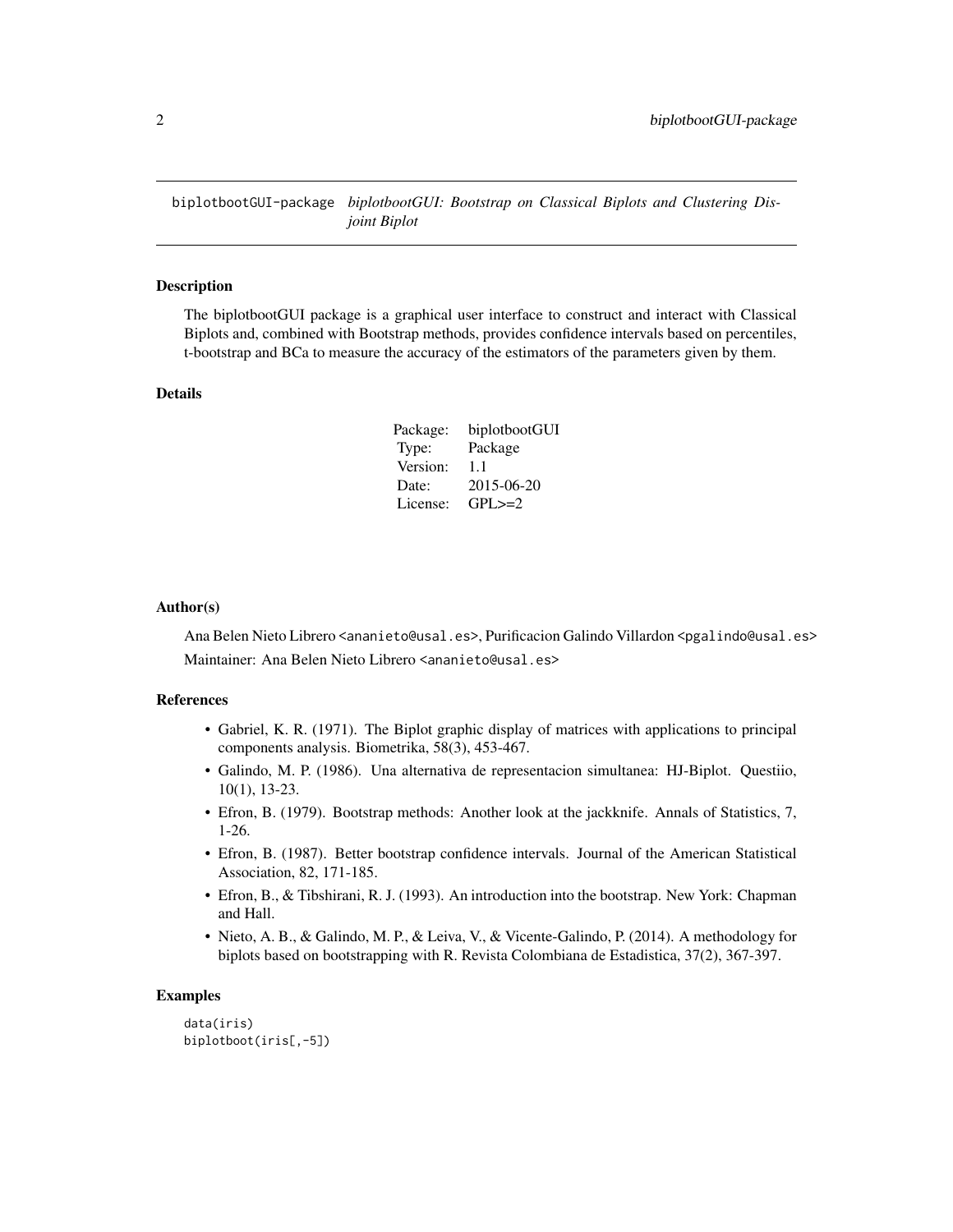<span id="page-2-0"></span>biplotboot *biplotbootGUI: Bootstrap on Classical Biplots and Clustering Disjoint Biplot*

#### **Description**

The biplotboot function is a graphical user interface to construct and interact with Classical Biplots and, combined with Bootstrap methods, provides confidence intervals based on percentiles and t-bootstrap to measure the accuracy of the estimators of the parameters given by them.

#### Usage

biplotboot(x)

#### Arguments

x A data frame with the information to be analyzed

#### Details

When the function is launched, firstly, it is necessary to select the number of resamples to be extracted, the conficende level to calculate the intervals presented in the results and the parameters whose inferential form want to be calculated. Then, an option window is displayed where you can change the color, the size, the label and/or the symbol of an element or of a set of elements; to select the kind of Biplot factorization to be applied, to select the transformation data, to change the window size containing the graphs and to tick the checkbox to show the axes in the graph. Press the Graph button and then choose the number of axes to be retained. When the graph will be shown, the function will allow you to change characteristics of the points with the mouse. Press the right mouse button and a window will be displayed to change the color, the size, the label and/or the symbol of the nearest point of position clicked. Press the left mouse button and a window will be displayed to select one option: Change the position label, Remove label or Do nothing. It is also possible to select the dimensions shown in the graph and to change the limits of the axes. In the window there are five menus with their corresponding submenus:

• File

- Copy image
- Save image
	- \* PDF file
	- \* Eps file
	- \* Png file
	- \* Jpg/Jpeg file
- Exit
- 3D

– 3D

• Projections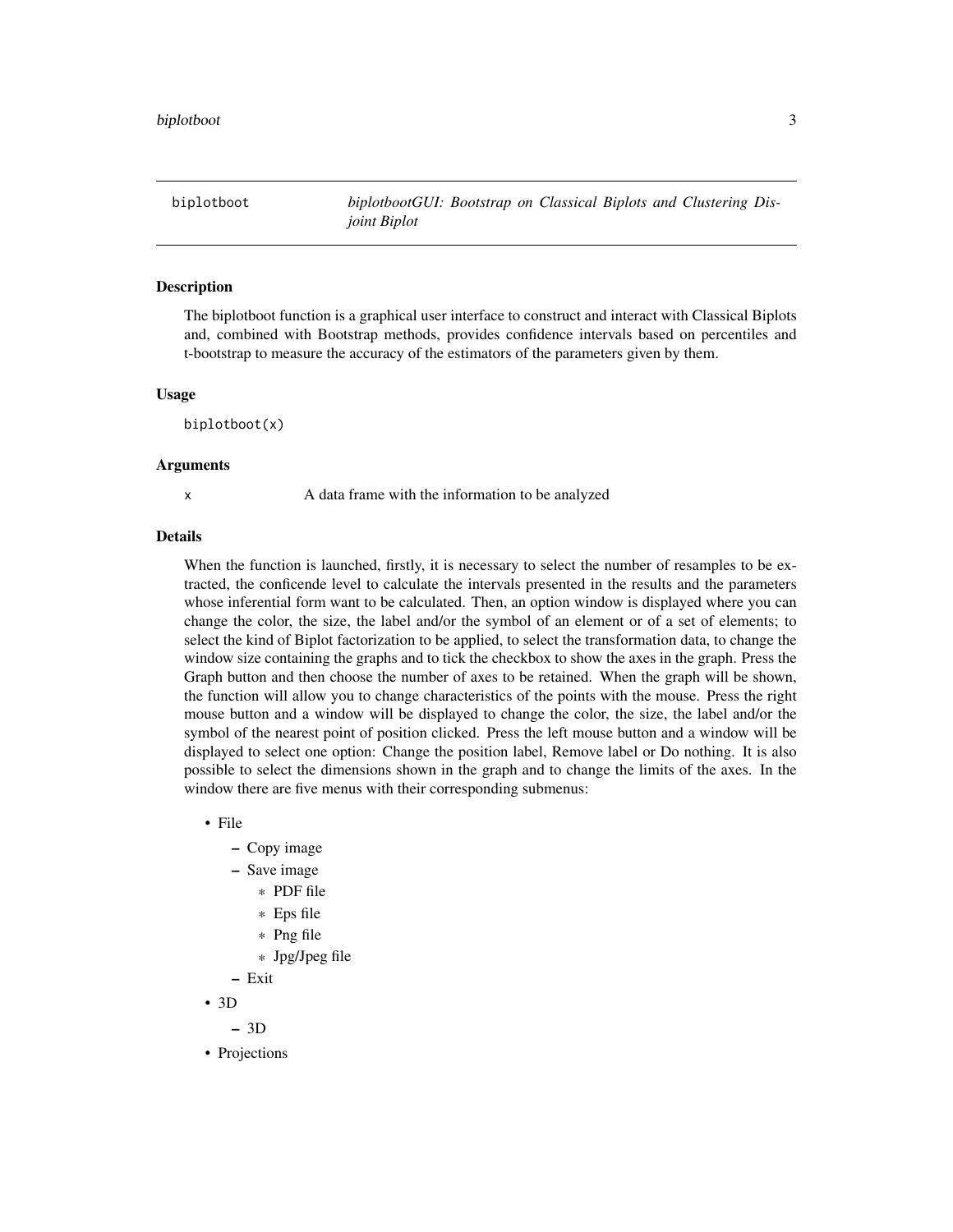#### 4 biplotboot

- Variables
- Back to original data
- Options
	- Change title
	- Show/Hide axes
- Cluster
	- Hierarchical cluster with biplot coordinates
	- K-means with biplot coordinates
	- K-medoids with biplot coordinates
	- Back to original graph

The File menu provides different options to save the graph and permits to exit the program. The second menu shows the graph in 3 dimensions. The third menu allows the user to project the individuals onto the direction representing one variable selected from a listbox. This menu permits to go back to original graph. The following menu permits to change the title and to show/hide the axes in the graph. The fifth menu allows the user to analyze the biplot coordinates with clustering techniques. The results in an inferential form have saved in a file and together with it graphs with histograms and QQ-plots generated with the bootstrap replications are saved.

#### Value

A graph showing the data representation, an output file containing the contributions, qualities of representation, goodness of fit, coordinates and eigen values and another output file containing these results in an inferential form.

#### Author(s)

Ana Belen Nieto Librero <ananieto@usal.es>, Purificacion Galindo Villardon <pgalindo@usal.es>

#### References

- Gabriel, K. R. (1971). The Biplot graphic display of matrices with applications to principal components analysis. Biometrika, 58(3), 453-467.
- Galindo, M. P. (1986). Una alternativa de representacion simultanea: HJ-Biplot. Questiio, 10(1), 13-23.
- Efron, B. (1979). Bootstrap methods: Another look at the jackknife. Annals of Statistics, 7, 1-26.
- Efron, B. (1987). Better bootstrap confidence intervals. Journal of the American Statistical Association, 82, 171-185.
- Efron, B., & Tibshirani, R. J. (1993). An introduction into the bootstrap. New York: Chapman and Hall.
- Nieto, A. B., & Galindo, M. P., & Leiva, V., & Vicente-Galindo, P. (2014). A methodology for biplots based on bootstrapping with R. Revista Colombiana de Estadistica, 37(2), 367-397.

#### Examples

```
data(iris)
biplotboot(iris[,-5])
```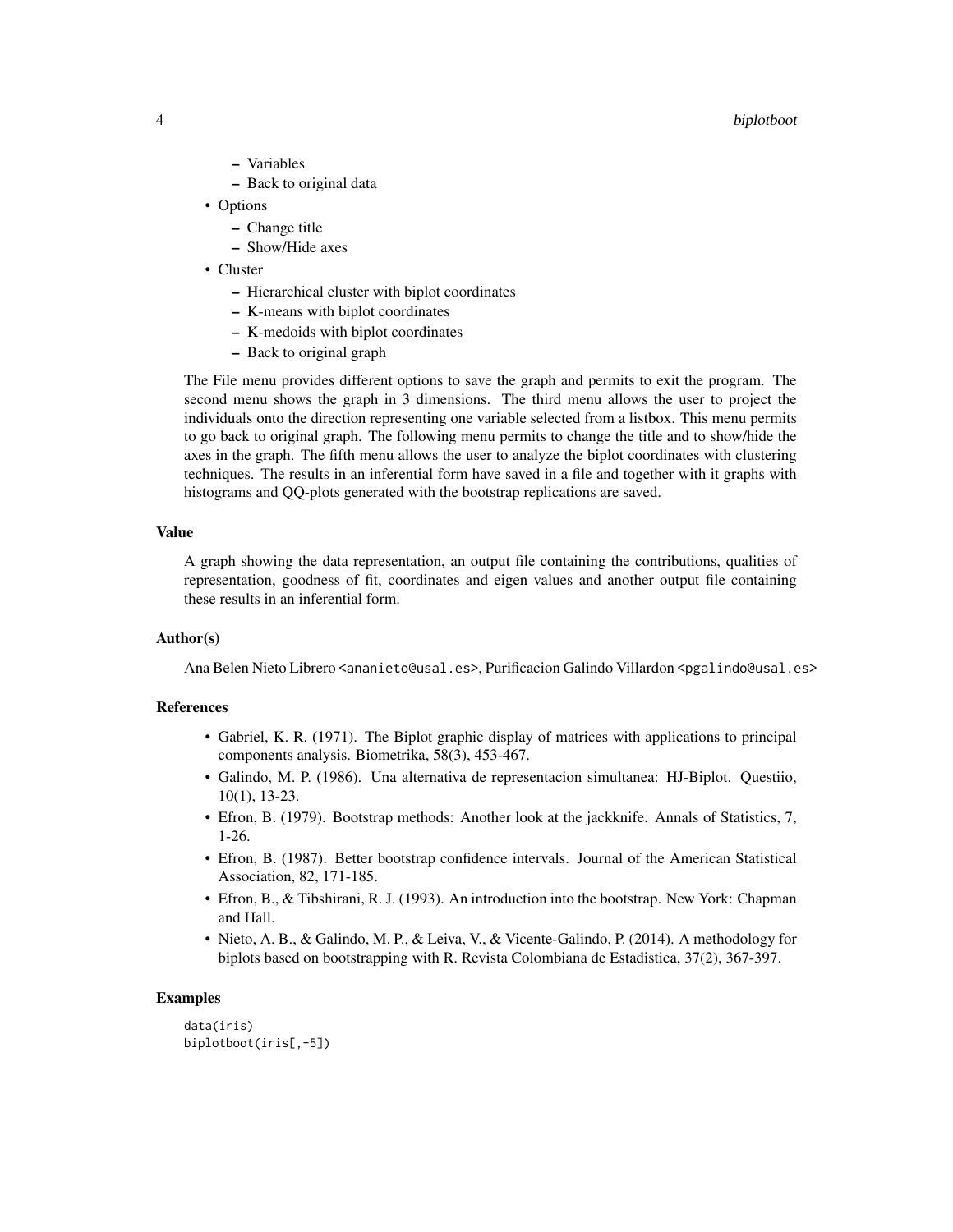<span id="page-4-0"></span>

#### Description

The CDBiplot function is a graphical user interface to construct and interact with Clustering and/or Disjoint Biplot.

#### Usage

CDBiplot(data, clase)

#### Arguments

| data  | A data frame with the information to be analyzed                       |
|-------|------------------------------------------------------------------------|
| clase | A vector containing the real classification of the objects in the data |

#### Details

When the function is launched, firstly, it is necessary to select the kind of analysis to be used on the data. Then, a window to select the number of clusters, components, the tolerance, the number of iterations and the repetitions of the algorithm. Press the OK button and the graph will be shown. Press the left mouse button and a window will be displayed to select one option: Change the position label, Remove label or Do nothing. It is also possible to select the dimensions shown in the graph and to change the limits of the axes. In the window there are four menus:

- File
	- Copy image
	- Save image
		- \* PDF file
		- \* Eps file
		- \* Png file
		- \* Jpg/Jpeg file
	- Exit
- 3D
	- 3D
- Options
	- Change title
	- Show/Hide axes
	- Show/Hide variables
	- Show/Hide row labels
- Cluster
	- Convex-hull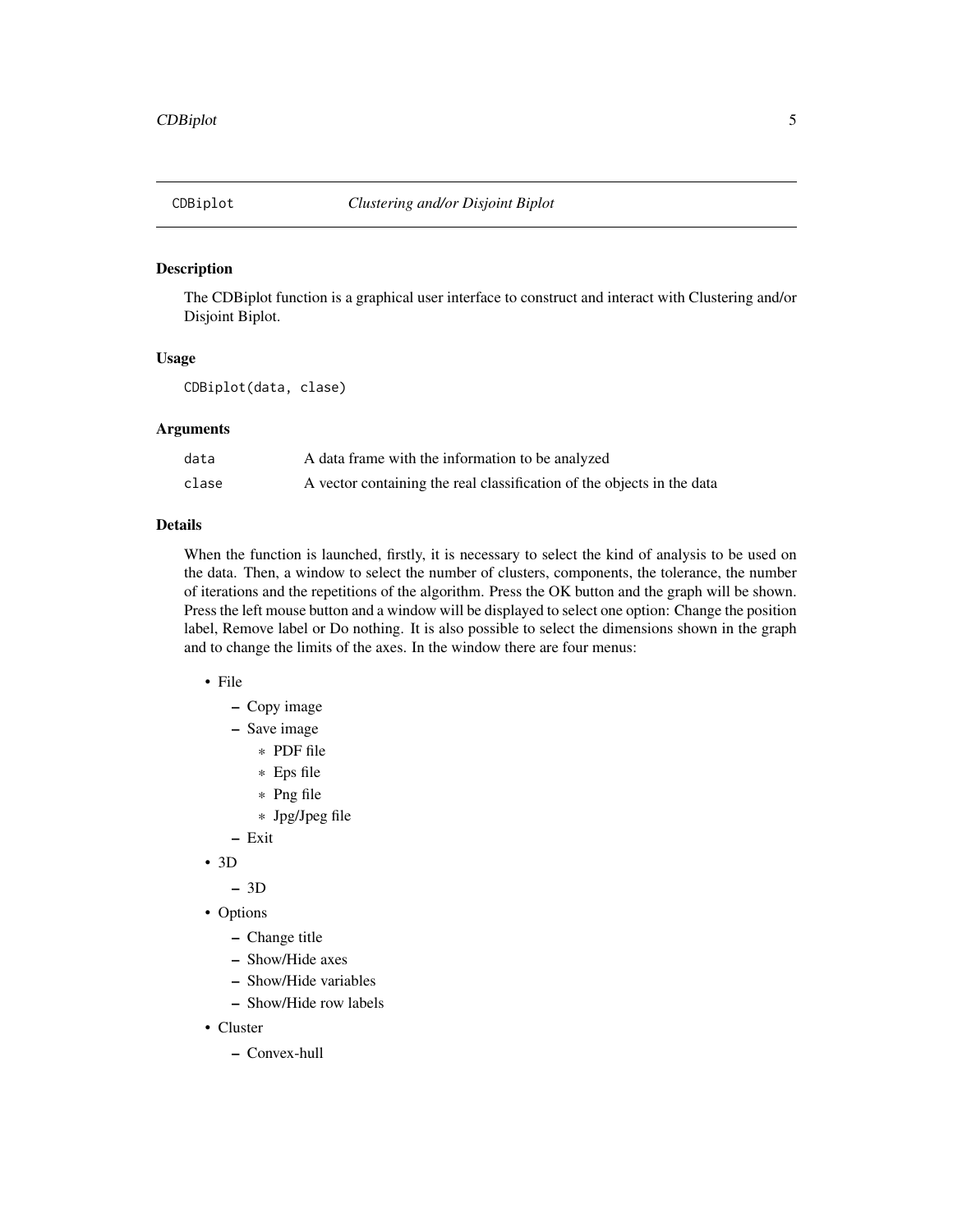The File menu provides different options to save the graph and permits to exit the program. The second menu shows the graph in 3 dimensions. The third menu allows the user to change the title and to show/hide the axes, the variables and the row labels in the graph. The last menu permits the user to draw (filled or empty) convex-hull on each cluster. The program saves a file containing the main results of the analysis.

#### Value

A graph showing the data representation and an output file containing the information about the results.

#### Author(s)

Ana Belen Nieto Librero <ananieto@usal.es>, Purificacion Vicente Galindo <purivg@usal.es>, Purificacion Galindo Villardon <pgalindo@usal.es>

#### References

- Gabriel, K. R. (1971). The Biplot graphic display of matrices with applications to principal components analysis. Biometrika, 58(3), 453-467.
- Galindo, M. P. (1986). Una alternativa de representacion simultanea: HJ-Biplot. Questiio, 10(1), 13-23.
- Vichi, M and Saporta, G. (2009). Clustering and disjoint principal component analysis. *Computational Statistics and Data Analysis*, 53, 3194-3208.
- Macedo, E. and Freitas, A. (2015). The alternating least-squares algorithm for CDPCA. *Communications in Computer and Information Science (CCIS), Springer Verlag (to appear)*.

#### Examples

```
data(iris)
CDBiplot(iris[,-5], iris[,5])
```